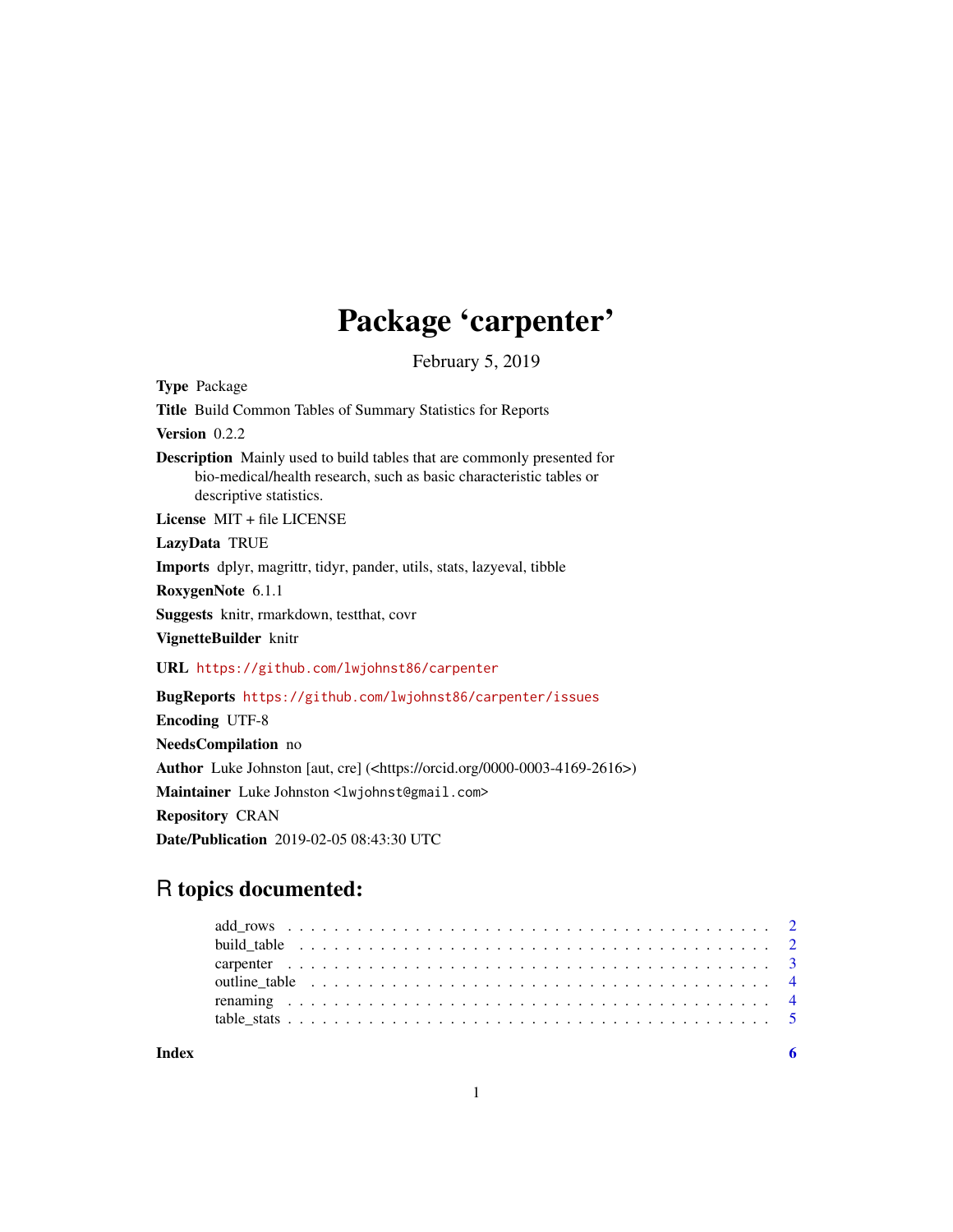<span id="page-1-1"></span><span id="page-1-0"></span>

#### Description

Add rows to the table with summary statistics.

# Usage

add\_rows(data, row\_vars, stat, digits = 1)

# Arguments

| data     | Output from the outline_table object.                                                                    |
|----------|----------------------------------------------------------------------------------------------------------|
| row_vars | The variables that you want added to the table. Must be from out line table.                             |
| stat     | The summary statistic or any other function. A list of built functions can be<br>found in table_stats(). |
| digits   | What to round the value to.                                                                              |

#### Value

Adds a row with summary statistics for a variable. Is a [tibble.](#page-0-0)

#### See Also

[carpenter\(\)](#page-2-1) for a list of all functions, examples, and accessing the introduction tutorial vignette. See [table\\_stats\(\)](#page-4-1) for a list of carpenter builtin statistics.

<span id="page-1-2"></span>build\_table *Build the final table.*

# Description

Output can be to common formats such as rmarkdown, html, etc, based on the style argument of the [pander::pander\(\)](#page-0-0) function.

#### Usage

```
build_table(data, caption = NULL, style = "rmarkdown", split = Inf,
 missing = "", alignment = "center", finish = TRUE)
```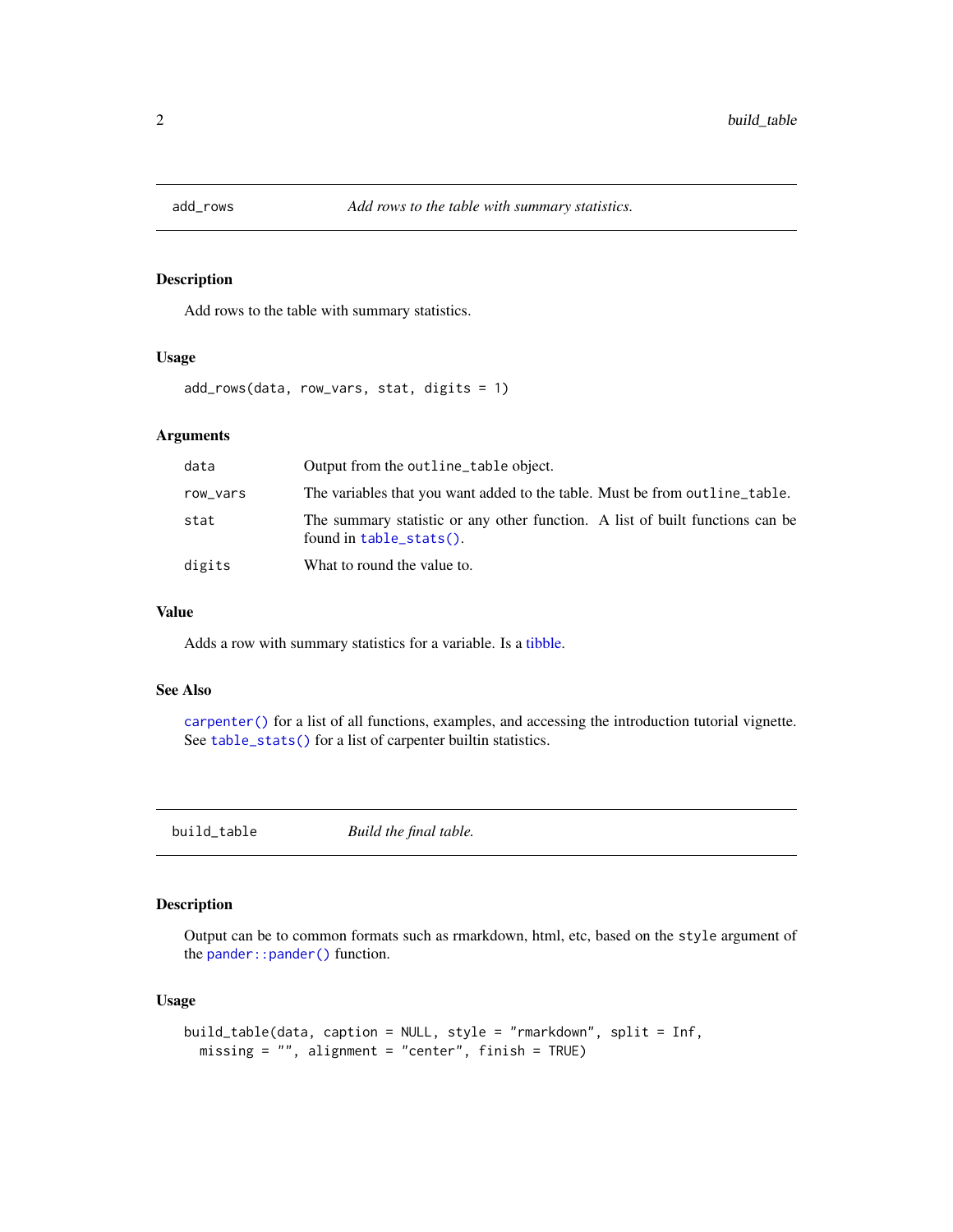#### <span id="page-2-0"></span>carpenter 3

#### Arguments

| data      | The draft table object.                                               |
|-----------|-----------------------------------------------------------------------|
| caption   | Table caption.                                                        |
| style     | What output style (rmarkdown, grid, simple, etc) should the table be. |
| split     | When should the table split when it is too wide? (Inf means never).   |
| missing   | How to deal with missing values in the table (removed by default).    |
| alignment | Table column alignment.                                               |
| finish    | Generate the final table in markdown formatted form.                  |

#### Value

Creates a pander:: pander() created table.

# See Also

[carpenter\(\)](#page-2-1) for a list of all functions, examples, and accessing the introduction tutorial vignette.

<span id="page-2-1"></span>carpenter *Build common tables for your research needs!*

#### Description

Build common tables for your research needs!

# See Also

[add\\_rows\(\)](#page-1-1) to add rows to the table, [renaming\(\)](#page-3-1) for renaming of columns and rows, [build\\_table\(\)](#page-1-2), [table\\_stats\(\)](#page-4-1) for a list of built-in summary statistics. For a more detailed walkthrough of carpenter, see the introduction vignette using vignette('carpenter').

# Examples

```
library(magrittr)
outline_table(iris, 'Species') %>%
add_rows(c('Sepal.Length', 'Petal.Length'), stat_meanSD) %>%
add_rows('Sepal.Width', stat_medianIQR) %>%
 renaming('rows', function(x) gsub('Sepal\\.', 'Sepal ', x)) %>%
 renaming('header', c('Measures', 'Setosa', 'Versicolor', 'Virginica')) %>%
build_table(caption = 'A caption for the table')
```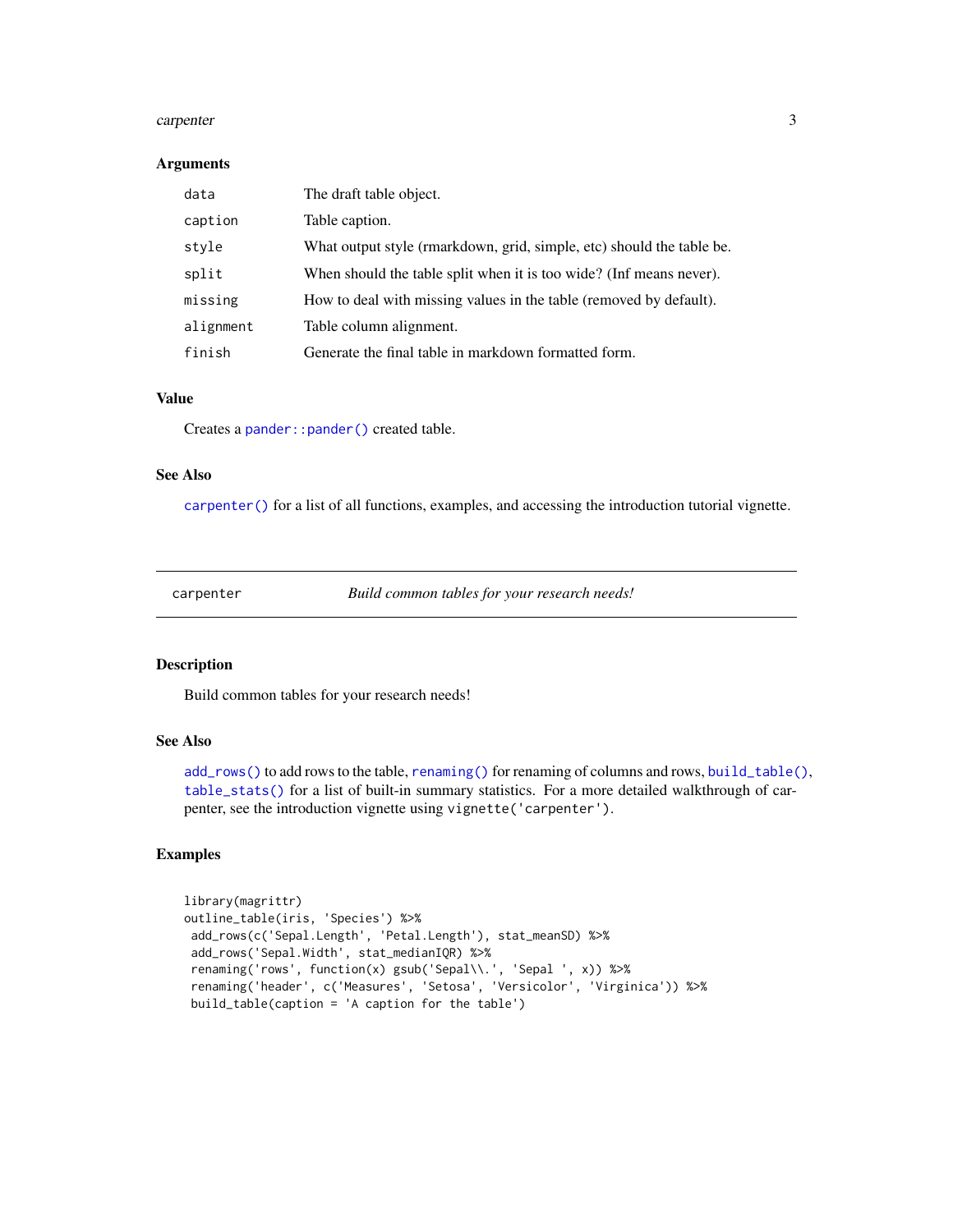<span id="page-3-0"></span>

# Description

Make an outline of the table you want to create.

# Usage

```
outline_table(data, header = NULL)
```
# Arguments

| data   | Dataset to use to create the table               |
|--------|--------------------------------------------------|
| header | Column or variable(s) that will make up the rows |

# Value

Dataframe ready for further carpentry work, like adding rows, summary statistics, renaming, etc.

# See Also

[carpenter\(\)](#page-2-1) for a list of all functions, examples, and accessing the introduction tutorial vignette.

<span id="page-3-1"></span>renaming *Renaming row and header variables.*

#### Description

Renaming row and header variables.

# Usage

```
renaming(data, type = c("rows", "header"), replace)
```
# Arguments

| data    | The table_draft object.                                                                                                                                                                                                                                                         |
|---------|---------------------------------------------------------------------------------------------------------------------------------------------------------------------------------------------------------------------------------------------------------------------------------|
| type    | Whether to rename the row column or the headers.                                                                                                                                                                                                                                |
| replace | If type is 'row', needs to be a function (anonymous or otherwise) using the<br>base::gsub() function to substitute patterns, words, characters, or symbols,<br>etc. If type is 'header', needs to be a string of equal length as the header to<br>replace the header variables. |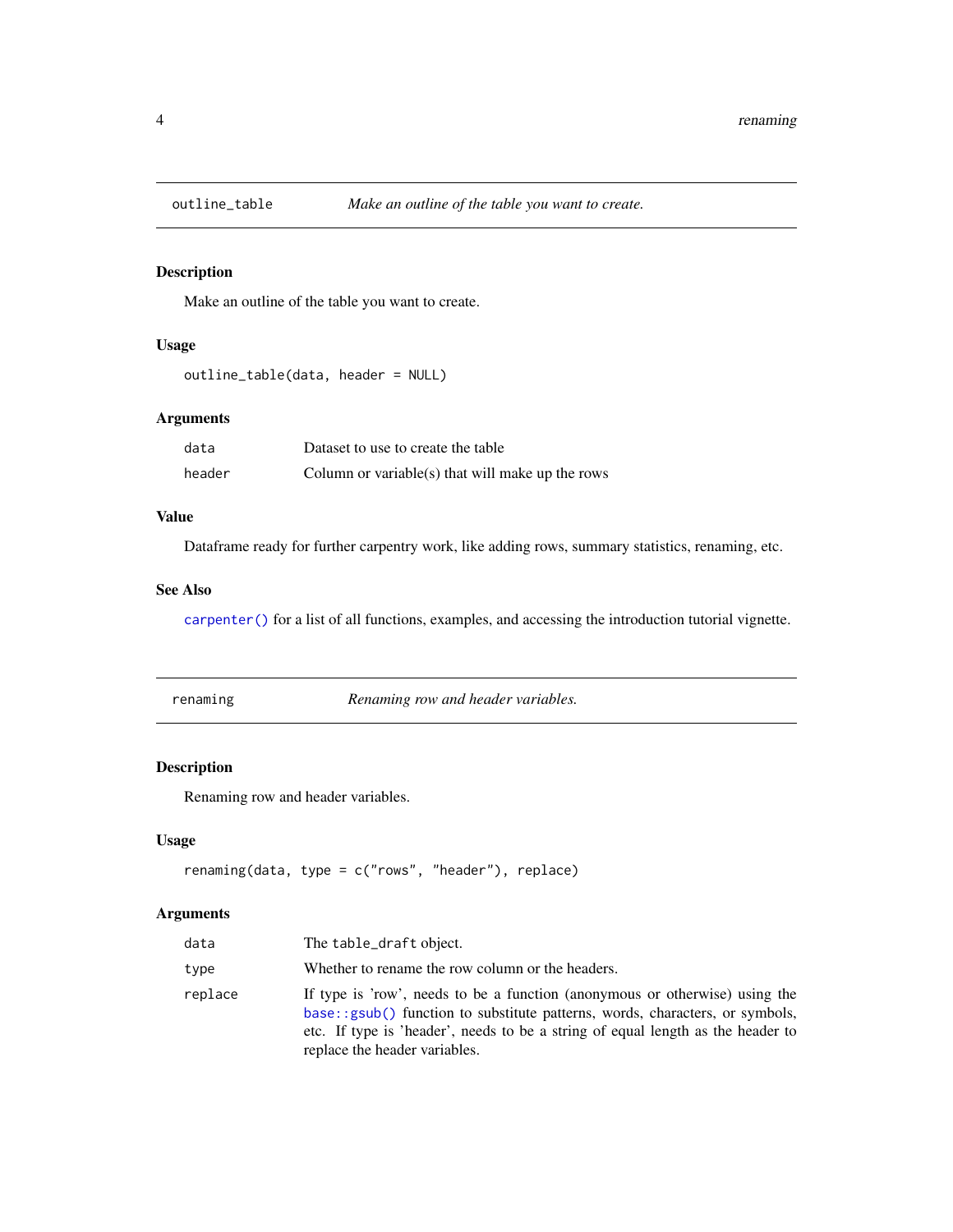# <span id="page-4-0"></span>table\_stats 5

# Value

Adds to the table outline to rename the rows and/or header variables in the final table.

#### See Also

[carpenter\(\)](#page-2-1) for a list of all functions, examples, and accessing the introduction tutorial vignette.

<span id="page-4-1"></span>

| table_stats | <i>Common summary statistics to use in add_rows().</i> |
|-------------|--------------------------------------------------------|
|-------------|--------------------------------------------------------|

# Description

Common summary statistics to use in [add\\_rows\(\)](#page-1-1).

#### Usage

```
stat_median(x, digits = 1)
stat_iqr(x, digits = 1)
stat_medianIQR(x, digits = 1)
stat_mean(x, digits = 1)
stat_stddev(x, digits = 1)
stat_meanSD(x, digits = 1)
stat\_nPet(x, digits = 0)
```
# Arguments

|        | Numeric vector to use to calculate the statistic |
|--------|--------------------------------------------------|
| digits | Number of digits to use                          |

# Value

Create a single character string with the summary statistic

# See Also

[carpenter\(\)](#page-2-1) for a list of all functions, examples, and accessing the introduction tutorial vignette.